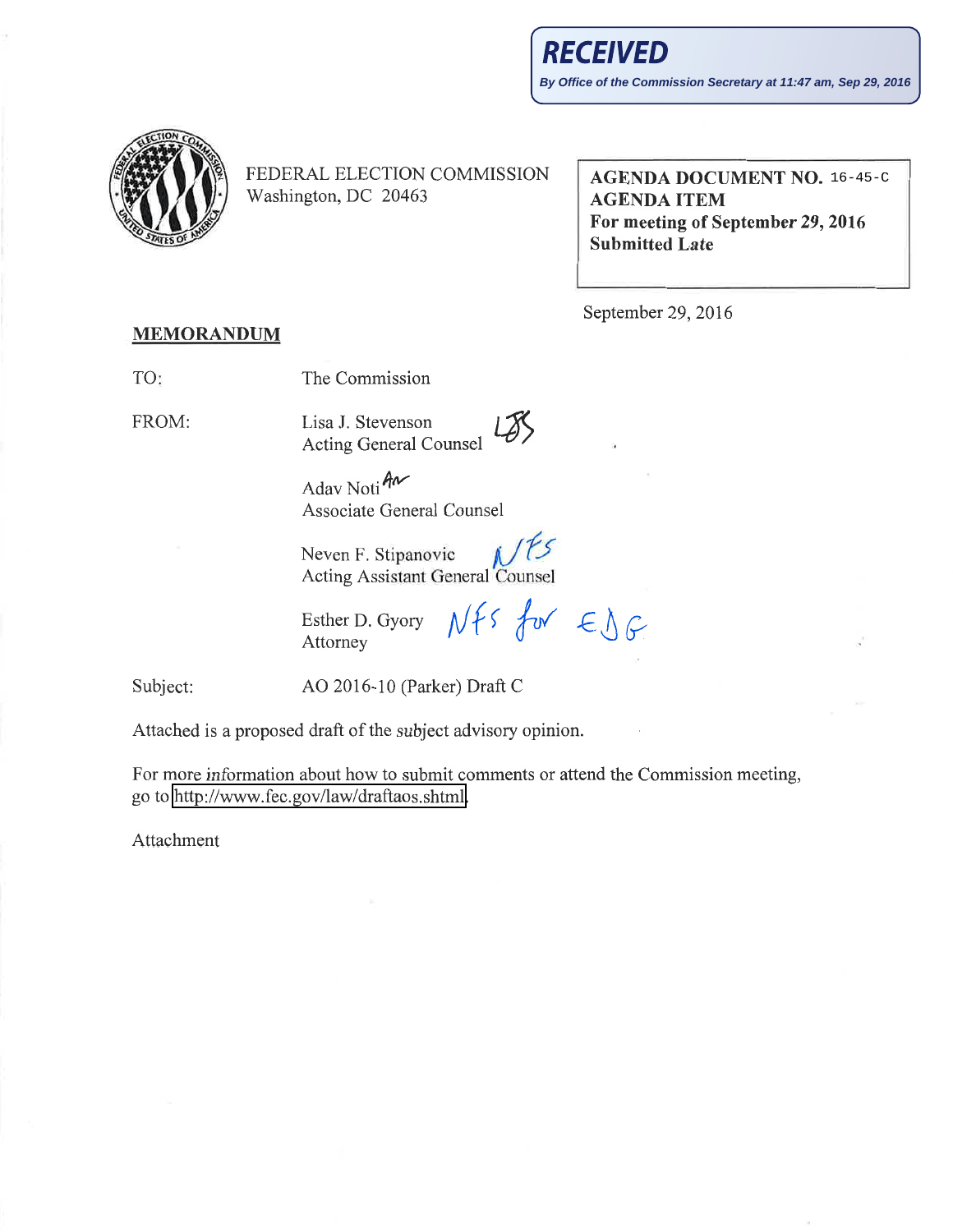ADVISORY OPINION 2016-10 Caroline Goodson Parker **DRAFT C** 1776 Emily Lane Bowen Island, BC V0N 1G2

Dear Ms. Parker:

 

 We are responding to your advisory opinion request concerning the application of the Federal Election Campaign Act, 52 U.S.C. §§ 30101-30146 ("the Act"), and Commission regulations to your proposal to solicit contributions or donations to state and local party committees. The Commission concludes that as a United States citizen living abroad, you may solicit contributions or donations to state and local party committees, but that you may not knowingly do so from a foreign national. The Commission also concludes that you are not required to notify those whom you solicit about the prohibition on soliciting foreign nationals and that you may inform a state or local party committee that you are soliciting contributions or donations to that committee. The Commission could not approve a response by the required four affirmative votes regarding your proposal to solicit persons who told you several years ago that they were U.S. citizens but who reside abroad.

## *Background*

 The facts presented in this advisory opinion are based on your letter received on August 26, 2016.

 You are a U.S. citizen living in Canada. You plan to solicit friends and family by email or text message for contributions or donations to state and local party committees. You would also encourage these individuals to solicit contributions or donations from their friends and family. You include an example of a communication you plan to send: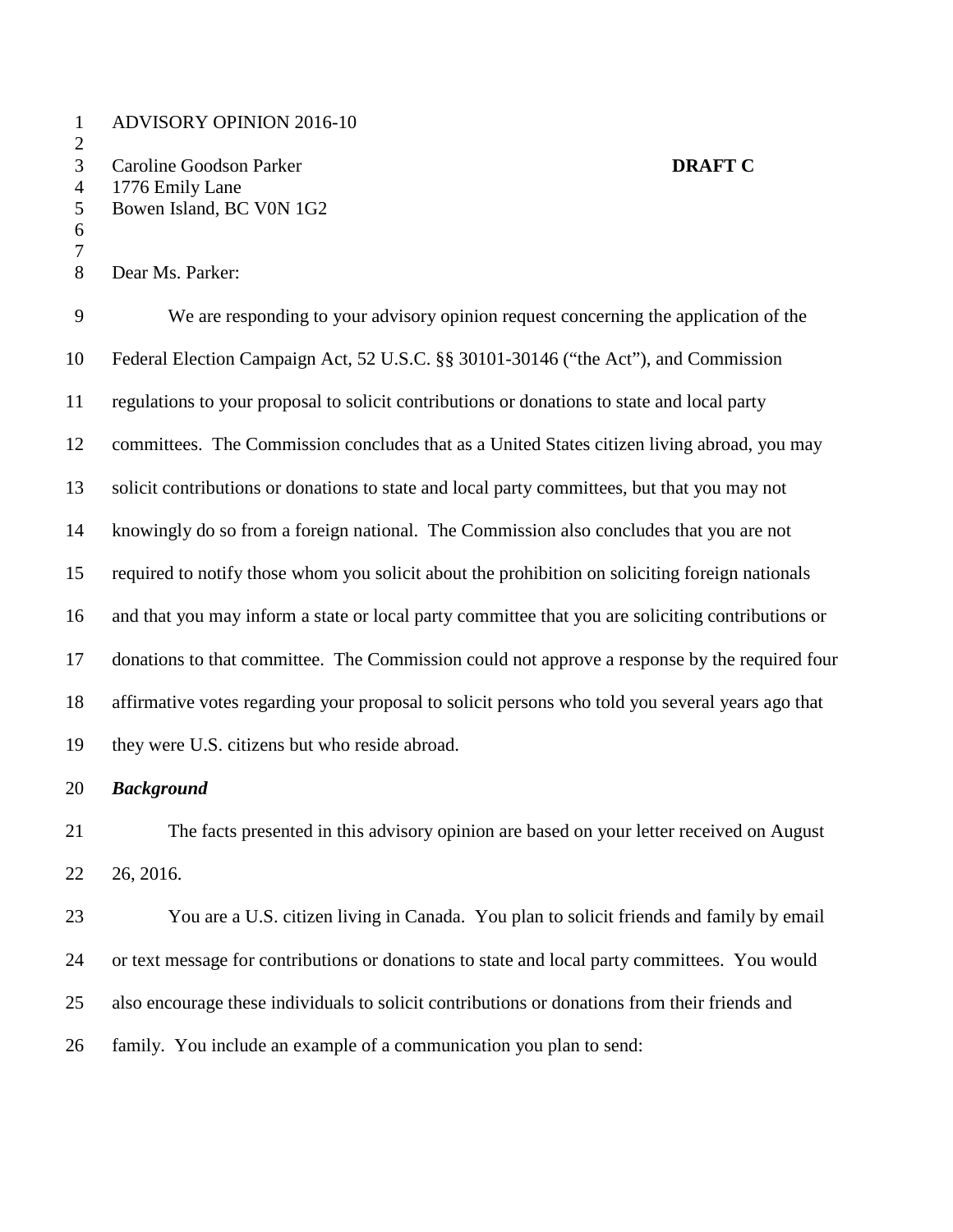Sprinklers needed to help the grassroots grow! Donate to [link to a state/local party's donation page], or Google your own favorite state or local party in a swing state and sprinkle your dollars where they'll fund the most important get-out-the-vote effort ever. Pass this on! Advisory Opinion Request at AOR002. You state that you might also encourage friends to include their own message or video in their solicitations. *Id*. Some of the individuals you wish to solicit reside outside the U.S. but told you several years ago that they were U.S. citizens. *Id*. You state that these individuals have their own networks of friends and family "who might be interested to know more about supporting state and local parties' grassroots activities in swing states." *Id*. You also state that you would like to solicit friends who are Canadian citizens but have lived in the U.S. for over five years. *Id*. *Questions Presented 1) As a U.S. citizen residing abroad, may you solicit contributions or donations to state and local party committees by email or text, using the sample language provided above? 2) Are you required to take any steps to ascertain the citizenship status of individuals that you plan to solicit, including U.S. citizens residing abroad and individuals who moved to the U.S. from Canada more than five years ago? Is the answer to this question different if you restrict your email and text message solicitations to friends and family who live in the U.S. and who have not, to your knowledge, lived abroad? 3) Are you required to warn individuals whom you solicit that they are prohibited from soliciting foreign nationals? Does this answer change if you restrict your email and text message solicitations to friends and family who live in the U.S. and who have not, to your knowledge, lived abroad?*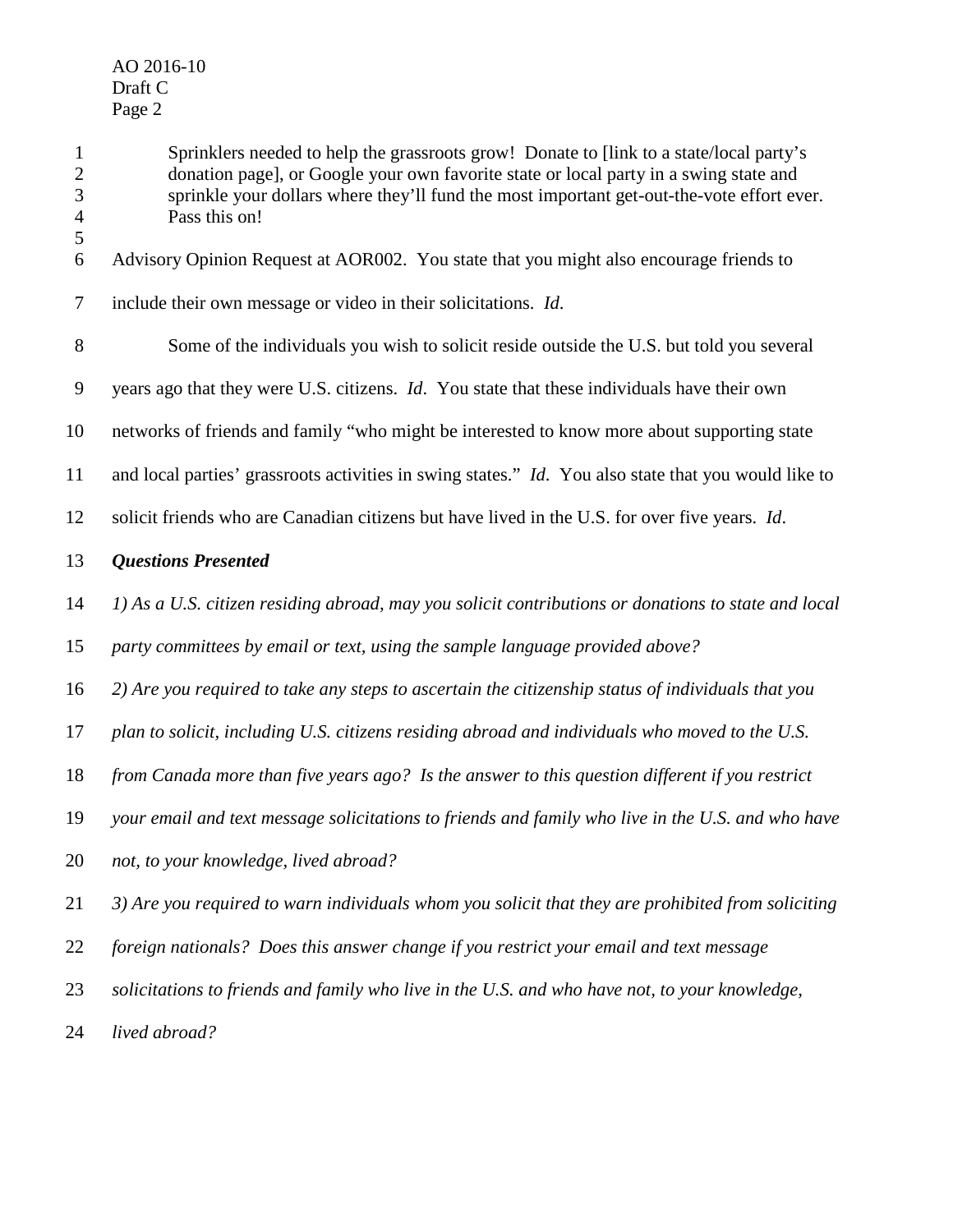*4) May you inform state and local party committees about your efforts to solicit contributions or donations to those committees?*

*Legal Analysis and Conclusions*

- *1) As a U.S. citizen residing abroad, may you solicit contributions or donations to state and local*
- *party committees by email or text, using the sample language provided above?*
- Yes, you may solicit contributions and donations from other U.S. citizens to state and local party committees by email or text, using the sample language provided above.
- The Act and Commission regulations prohibit any foreign national from making a
- contribution or donation to a committee of a political party. 52 U.S.C. § 30121(a)(1)(B); 11
- C.F.R. § 110.20(c). Commission regulations also prohibit any person from knowingly soliciting
- such a contribution or donation. 11 C.F.R. § 110.20(g); *see* 52 U.S.C. § 30121(a)(2). These
- provisions do not prohibit U.S. citizens from making contributions or donations or from
- soliciting such funds from other U.S. citizens, regardless of residence. *See, e.g.*, 52 U.S.C.
- § 30121(b) (providing that "foreign national" does not include "any individual who is a citizen of
- 5 the United States"); 11 C.F.R. § 110.20(a)(3)(iii) (same);<sup>1</sup> see also 93 Cong. Rec. S4715 (daily
- ed. March 28, 1974) (statement of Sen. Bentsen) (indicating congressional intent to ensure U.S.
- citizens abroad could participate in U.S. elections); Factual and Legal Analysis at 14, MURs
- 6078/6090/6108/6139/6142/6214 (Obama for America) (stating that "U.S. citizen[s] living
- abroad . . . [are] entitled to make contributions"). Therefore, the Act and Commission
- regulations do not prohibit you from soliciting contributions and donations from U.S. citizens to
- <span id="page-3-0"></span>state and local party committees by email or text, using the sample language provided above.

In addition to U.S. citizens, the foreign national prohibition also does not apply to non-citizens who are lawfully admitted to permanent residence in the U.S., or to U.S. nationals. 52 U.S.C. § 30121(b).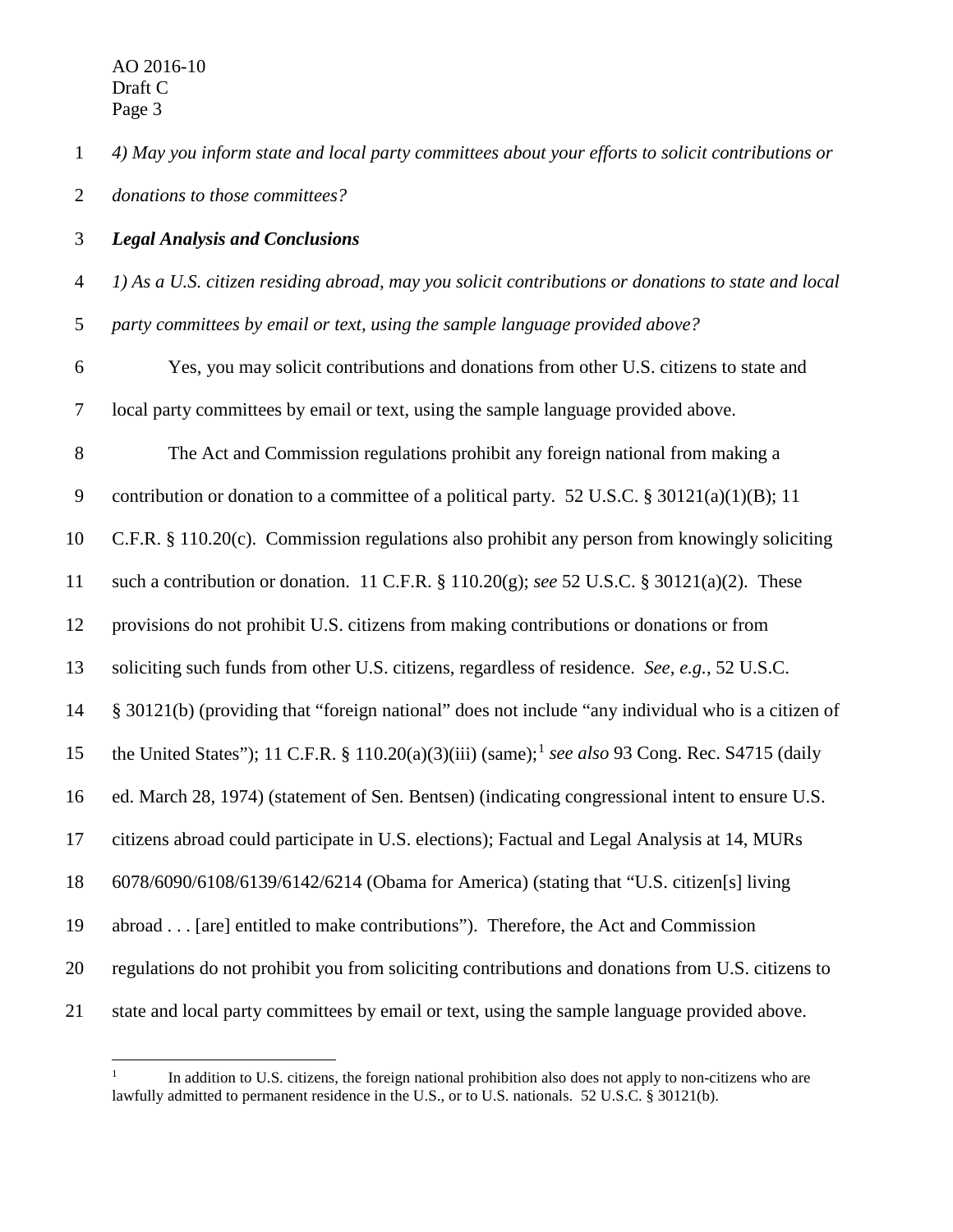AO 2016-10 Draft C Page 4

 *2) Are you required to take any steps to ascertain the citizenship status of individuals that you plan to solicit, including U.S. citizens residing abroad and individuals who moved to the U.S. from Canada more than five years ago? Is the answer to this question different if you restrict your email and text message solicitations to friends and family who live in the U.S. and who have not, to your knowledge, lived abroad?* Yes, you would be required to ascertain the citizenship status of some of the individuals whom you plan to solicit to avoid knowingly soliciting foreign nationals, while soliciting only U.S. residents would generally limit your obligation to inquire into those individuals' nationalities. As noted above, Commission regulations prohibit any person from knowingly soliciting a contribution or donation from a foreign national. 11 C.F.R. § 110.20(g); *see also* 52 U.S.C.  $\&$  30121(a)(2). For the purpose of this prohibition, the regulation defines "knowingly" as (i) having actual knowledge the person solicited is a foreign national, (ii) being aware of facts that would lead a reasonable person to conclude that there is a substantial probability that the person solicited is a foreign national, or (iii) being aware of facts that would lead a reasonable person to inquire whether the person solicited is a foreign national but failing to make such an inquiry. 11 C.F.R. § 110.20(a)(4). The regulation includes a non-exhaustive list of "pertinent facts" that would lead a reasonable person to inquire further as to the citizenship status of a solicited person, including that the potential donor provides a foreign address or resides abroad. 11 C.F.R. § 110.20(a)(5). Commission regulations also provide a safe harbor, whereby a person is deemed to have conducted a reasonable inquiry if she seeks and obtains copies of current and valid U.S. "passport papers" for the solicited person, as long as the person conducting the inquiry does not have actual knowledge that the solicited person is a foreign national. 11 C.F.R. § 110.20(a)(7).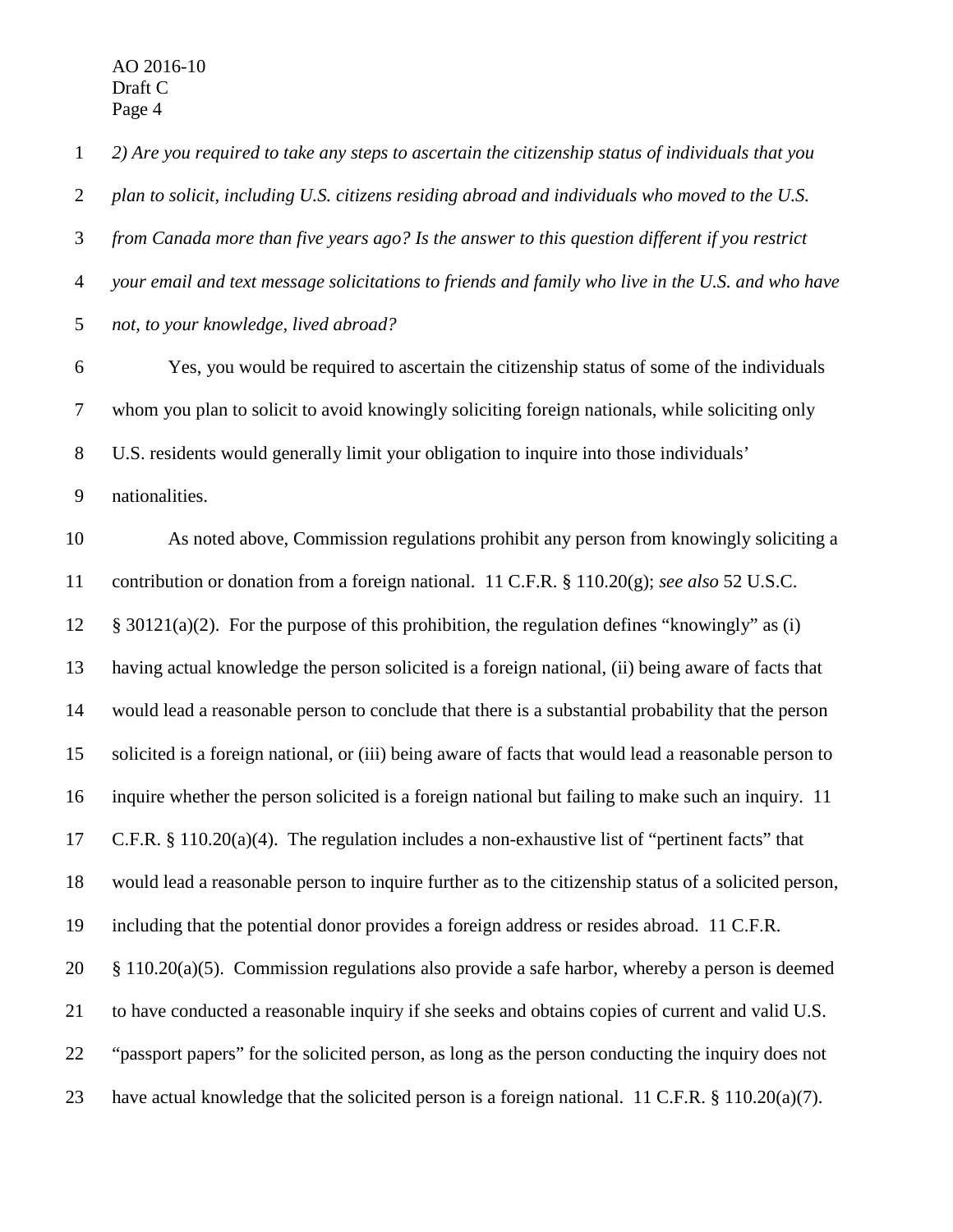| $\mathbf{1}$   | Pursuant to these regulations, your responsibility to inquire into the citizenship status of a     |
|----------------|----------------------------------------------------------------------------------------------------|
| $\overline{2}$ | person whom you solicit depends upon whether you are aware of facts that would lead a              |
| $\mathfrak{Z}$ | reasonable person to believe — or to inquire into whether — the solicited individual is a foreign  |
| $\overline{4}$ | national.                                                                                          |
| 5              | You indicate that you wish to solicit Canadian friends who have moved to the U.S. and              |
| 6              | have lived here for over five years. Because you have actual knowledge that these individuals      |
| $\overline{7}$ | were foreign nationals at some point in the past, you may not solicit them for contributions or    |
| $8\,$          | donations unless you are able to determine through a reasonable inquiry that they are no longer    |
| 9              | foreign nationals. See 11 C.F.R. $\S$ 110.20(a)(4)(iii).                                           |
| 10             | You ask in the alternative whether you would need to further inquire about the citizenship         |
| 11             | status of solicited individuals if you solicit only friends or family who live in the U.S. and who |
| 12             | have not, to your knowledge, lived abroad. Limiting your solicitations to friends and family who   |
| 13             | live in the U.S. and who have not, to your knowledge, lived abroad, would not obligate you to      |
| 14             | conduct further inquiry about citizenship status due to the residence of the individuals whom you  |
| 15             | solicit. <sup>2</sup>                                                                              |
| 16             | Should you choose to seek and obtain copies of current and valid U.S. "passport papers"            |
| 17             | for the solicited individuals, you may rely on the safe harbor provision, provided that you do not |
| 18             | have actual knowledge that the individual is a foreign national.                                   |
| 19             | Regarding your proposal to solicit persons who told you several years ago that they were           |
| 20             | U.S. citizens but who reside abroad, the Commission could not approve a response by the            |
| 21             | required four affirmative votes. See 52 U.S. § 30106(c); 11 C.F.R. § 112.4(a).                     |

<span id="page-5-0"></span><sup>&</sup>lt;sup>2</sup> However, if you are aware of other facts that would indicate a substantial probability that a solicited person is a foreign national, you must still make a reasonable inquiry into that person's citizenship status. *See* 11 C.F.R. § 110.20(a)(4)(iii), (5) (providing non-exhaustive list of facts that would lead a reasonable person to inquire further as to the citizenship status of a contributor to avoid "knowingly" soliciting a foreign national).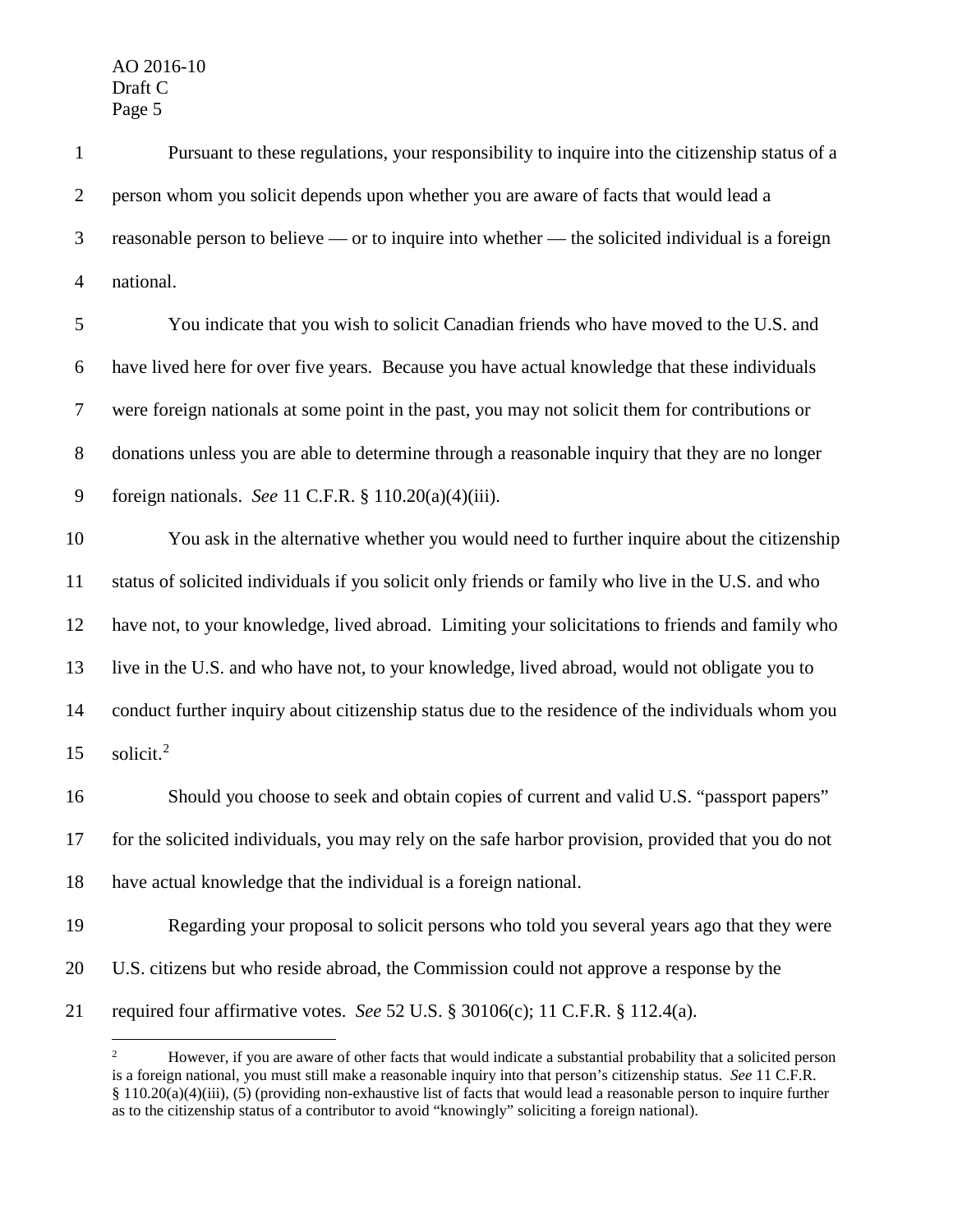*3) Are you required to warn individuals whom you solicit that they are prohibited from soliciting* 

*foreign nationals? Does this answer change if you restrict your email and text message* 

*solicitations to friends and family who live in the U.S. and who have not, to your knowledge,* 

*lived abroad?* 

 No, you are not required to warn the individuals whom you solicit, regardless of where they live, that they are prohibited from soliciting foreign nationals.

 In addition to prohibiting any person from knowingly soliciting a foreign national for contributions or donations to a party committee, Commission regulations also prohibit knowingly providing substantial assistance in the solicitation of a foreign national. 11 C.F.R. § 110.20(h)(1). Substantial assistance "means active involvement in the solicitation, making, receipt or acceptance of a foreign national contribution or donation with an intent to facilitate successful completion of the transaction." Contribution Limitations and Prohibitions, 67 Fed. Reg. 69, 928, 69,945 (Nov. 19, 2002).

 Merely including in your solicitation the phrase "Pass it on!" or a similar exhortation for the individuals whom you solicit to conduct their own solicitations does not constitute "active involvement" in their solicitation. *See id*. at 69,946 n.9 (citing *IIT, An Int'l Inv. Trust v. Cornfeld*, 619 F.2d 909, 922 (2d Cir. 1980) (internal citation omitted), for proposition that to satisfy "substantial assistance" standard courts have historically required "accessor[ies] to an activity" to "participate in it" or take "action to make it succeed"); *cf*. Factual and Legal Analysis at 5-6, MUR 6528 (Michael Grimm for Congress, *et al.*) (finding reason to believe that respondent violated regulation where respondent provided foreign national's name to intermediary; requested that intermediary solicit foreign national for contribution; and informed foreign national that he could not contribute unless he used intermediary to conceal source of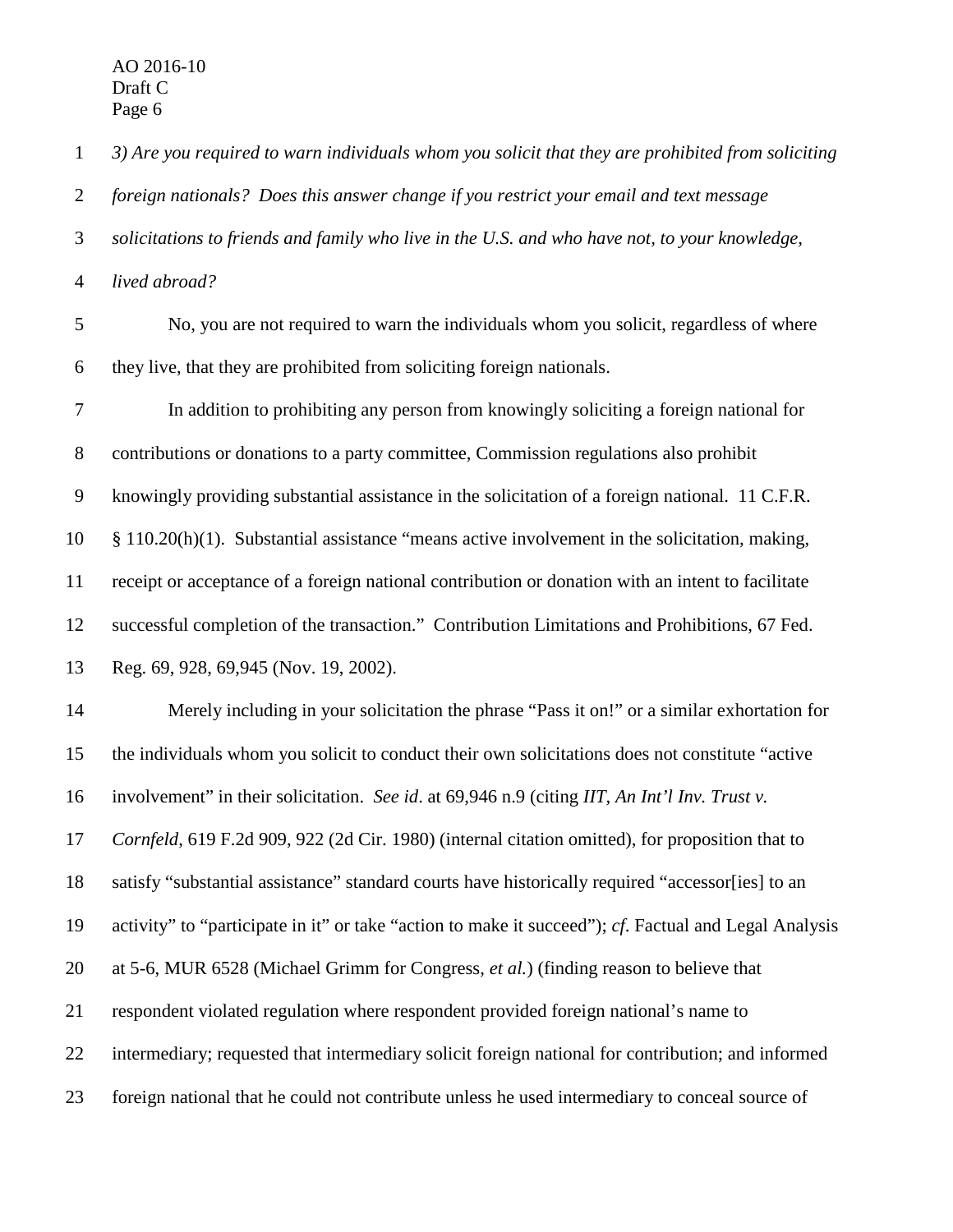AO 2016-10 Draft C Page 7

 contribution). Thus, if you solicit only lawful potential contributors (as described above), and then those individuals, without any further action on your part, solicit others, your solicitation would not amount to knowingly providing substantial assistance in the solicitation of a foreign national. Accordingly, you are not required to include a warning about the prohibition on soliciting foreign nationals. *4) May you inform state and local party committees about your efforts to solicit contributions to those committees?* Yes, you may inform state and local party committees about your efforts to solicit donations for those committees. The Act and Commission regulations do not prohibit a person from informing a political party committee about that person's efforts to solicit contributions or donations to that party committee. Although certain communications that are coordinated with a party committee constitute in-kind contributions to the committee, 11 C.F.R. § 109.21(b), merely informing the committee about the solicitations as proposed does not render the proposed solicitations 15 coordinated communications.<sup>[3](#page-7-0)</sup> See 11 C.F.R. § 109.21(a), (c), (d). Thus, as described in your request, informing state and local party committees about your solicitation efforts will not cause 17 the solicitations to become in-kind contributions.<sup>[4](#page-7-1)</sup>

 This response constitutes an advisory opinion concerning the application of the Act and Commission regulations to the specific transaction or activity set forth in this advisory opinion

<span id="page-7-0"></span>The facts presented in your request do not indicate that you will be engaging in two-way communication with any party committees concerning your solicitations or asking those committees to take any action. Therefore, the Commission does not opine on the potential ramifications under the Act of any interactions between you and a party committee other than informing the committee of the solicitations as proposed.

<span id="page-7-1"></span>In addition, your solicitations by email would constitute uncompensated internet activity that is exempt from the regulatory definitions of "contribution" and "expenditure." *See* 11 C.F.R. §§ 100.94, 100.155.